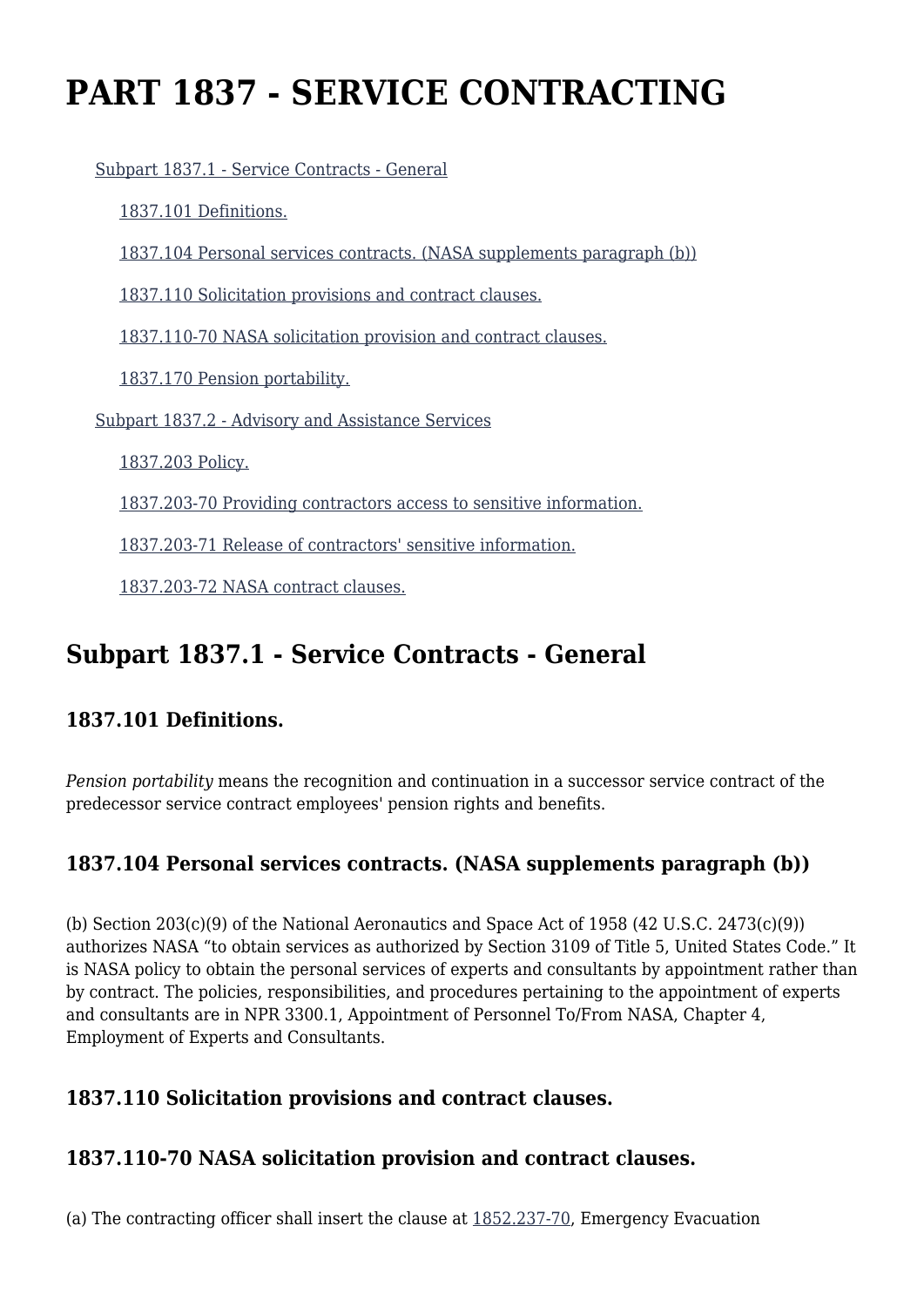Procedures, in solicitations and contracts for on-site support services where emergency evacuations of the NASA installation may occur, e.g., snow, hurricanes, tornadoes, earthquakes, or other emergencies.

(b) The contracting officer shall insert the clause at [1852.237-71](https://login.acquisition.gov/%5Brp:link:nfs-part-1852%5D#Section_1852_237_71_T48_604234411105), Pension Portability, in solicitations, contracts or negotiated contract modifications for additional work when the procurement officer makes the determination in [1837.170](https://login.acquisition.gov/%5Brp:link:nfs-part-1837%5D#Section_1837_170_T48_6042131115)(a)(2).

# **1837.170 Pension portability.**

(a) It is NASA's policy not to require pension portability in service contracts. However, pension portability requirements may be included in solicitations, contracts, or contract modifications for additional work under the following conditions:

(1)

(i) There is a continuing need for the same or similar services for a minimum of five years (inclusive of options), and, if the contractor changes, a high percentage of the predecessor contractor's employees are expected to remain with the program; or

(ii) The employees under a predecessor contract were covered by a portable pension plan, a followon contract or a contract consolidating existing services is awarded, and the total contract period covered by the plan covers a minimum of five years (including both the predecessor and successor contracts); and

(2) The procurement officer determines in writing, with full supporting rationale, that such a requirement is in the Government's best interest. The procurement officer shall maintain a record of all such determinations.

(b) When pension portability is required, the plan shall comply with the requirements of the clause at [1852.237-71,](https://login.acquisition.gov/%5Brp:link:nfs-part-1852%5D#Section_1852_237_71_T48_604234411105) Pension Portability, (see [1837.110-70](https://login.acquisition.gov/%5Brp:link:nfs-part-1837%5D#Section_1837_110_70_T48_6042131114)(b)), and the contract shall also include a clear description of the plan, including service, pay, liabilities, vesting, termination, and benefits from prior contracts.

# **Subpart 1837.2 - Advisory and Assistance Services**

Source: 80 FR 43031, July 21, 2015, unless otherwise noted.

# **1837.203 Policy.**

(c) Advisory and assistance services of individual experts and consultants shall normally be obtained by appointment rather than by contract (see NPR 3300.1, Appointment of Personnel To/From NASA, Chapter 4, Employment of Experts and Consultants).

# **1837.203-70 Providing contractors access to sensitive information.**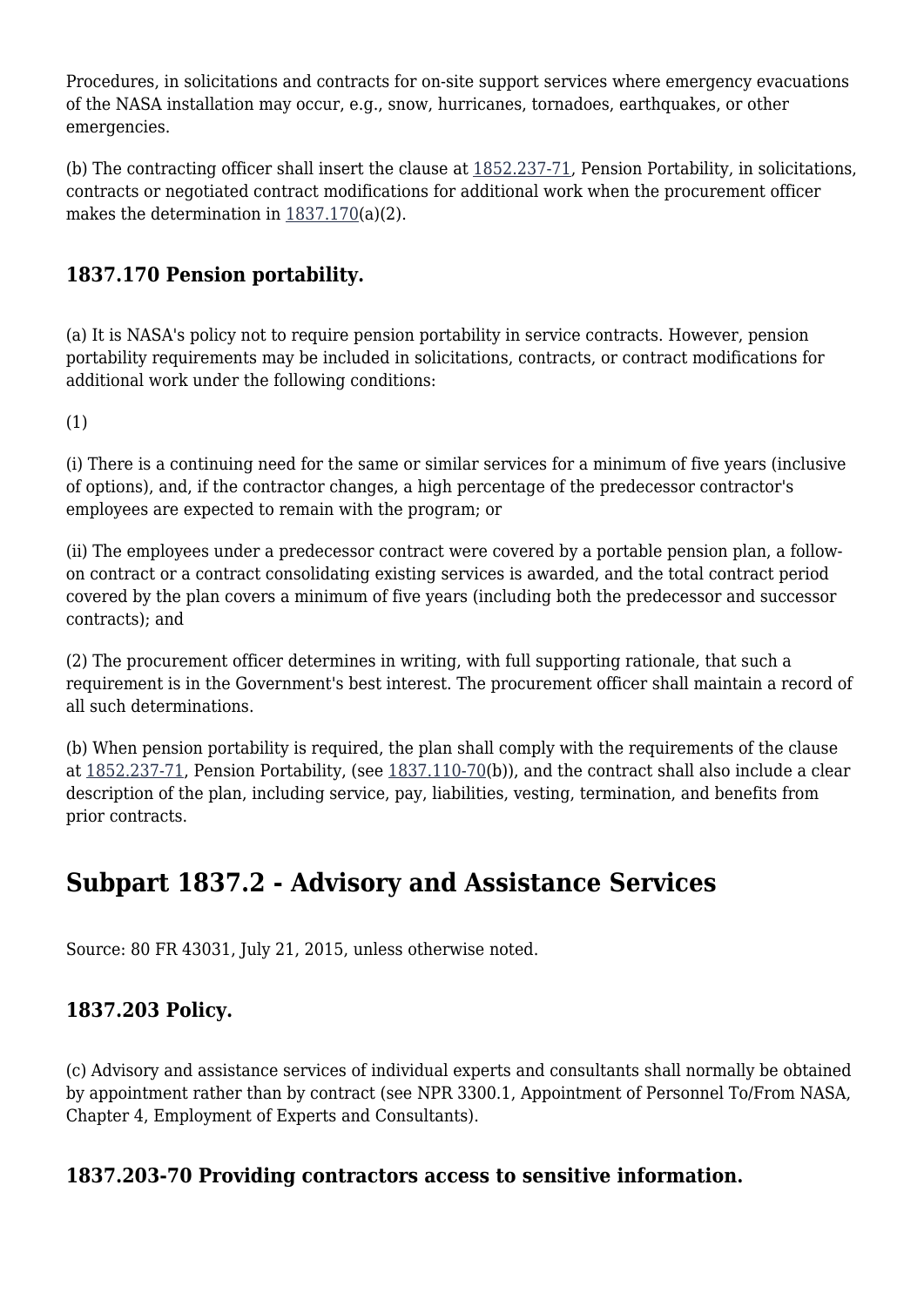(1) As used in this subpart, "sensitive information" refers to information that the contractor has developed at private expense or that the Government has generated that qualifies for an exception to the Freedom of Information Act, which is not currently in the public domain, may embody trade secrets or commercial or financial information, and may be sensitive or privileged, the disclosure of which is likely to have either of the following effects: To impair the Government's ability to obtain this type of information in the future; or to cause substantial harm to the competitive position of the person from whom the information was obtained. The term is not intended to resemble the markings of national security documents as in sensitive-secret-top secret.

(2) As used in this subpart, "requiring organization" refers to the NASA organizational element or activity that requires specified services to be provided.

(3) As used in this subpart, "service provider" refers to the service contractor that receives sensitive information from NASA to provide services to the requiring organization.

(b)

(1) To support management activities and administrative functions, NASA relies on numerous service providers. These contractors may require access to sensitive information in the Government's possession, which may be entitled to protection from unauthorized use or disclosure.

(2) As an initial step, the requiring organization shall identify when needed services may entail access to sensitive information and shall determine whether providing access is necessary for accomplishing the Agency's mission. The requiring organization shall review any service provider requests for access to information to determine whether the access is necessary and whether the information requested is considered "sensitive" as defined in paragraph (a)(1) of this section.

(c) When the requiring organization determines that providing specified services will entail access to sensitive information, the solicitation shall require each potential service provider to submit with its proposal a preliminary analysis of possible organizational conflicts of interest that might flow from the award of a contract. After selection, or whenever it becomes clear that performance will necessitate access to sensitive information, the service provider must submit a comprehensive organizational conflicts of interest avoidance plan.

(d) This comprehensive plan shall incorporate any previous studies performed, shall thoroughly analyze all organizational conflicts of interest that might arise because the service provider has access to other companies' sensitive information, and shall establish specific methods to control, mitigate, or eliminate all problems identified. The contracting officer, with advice from Center counsel, shall review the plan for completeness and identify to the service provider substantive weaknesses and omissions for necessary correction. Once the service provider has corrected the substantive weaknesses and omissions, the contracting officer shall incorporate the revised plan into the contract, as a compliance document.

(e) If the service provider will be operating an information technology system for NASA that contains sensitive information, the operating contract shall include the clause at  $1852.204-76$ , Security Requirements for Unclassified Information Technology Resources, which requires the implementation of an Information Technology Security Plan to protect information processed, stored, or transmitted from unauthorized access, alteration, disclosure, or use.

(f) NASA will monitor performance to assure any service provider that requires access to sensitive information follows the steps outlined in the clause at [1852.237-72](https://login.acquisition.gov/%5Brp:link:nfs-part-1852%5D#Section_1852_237_72_T48_604234411106), Access to Sensitive Information,

(a)